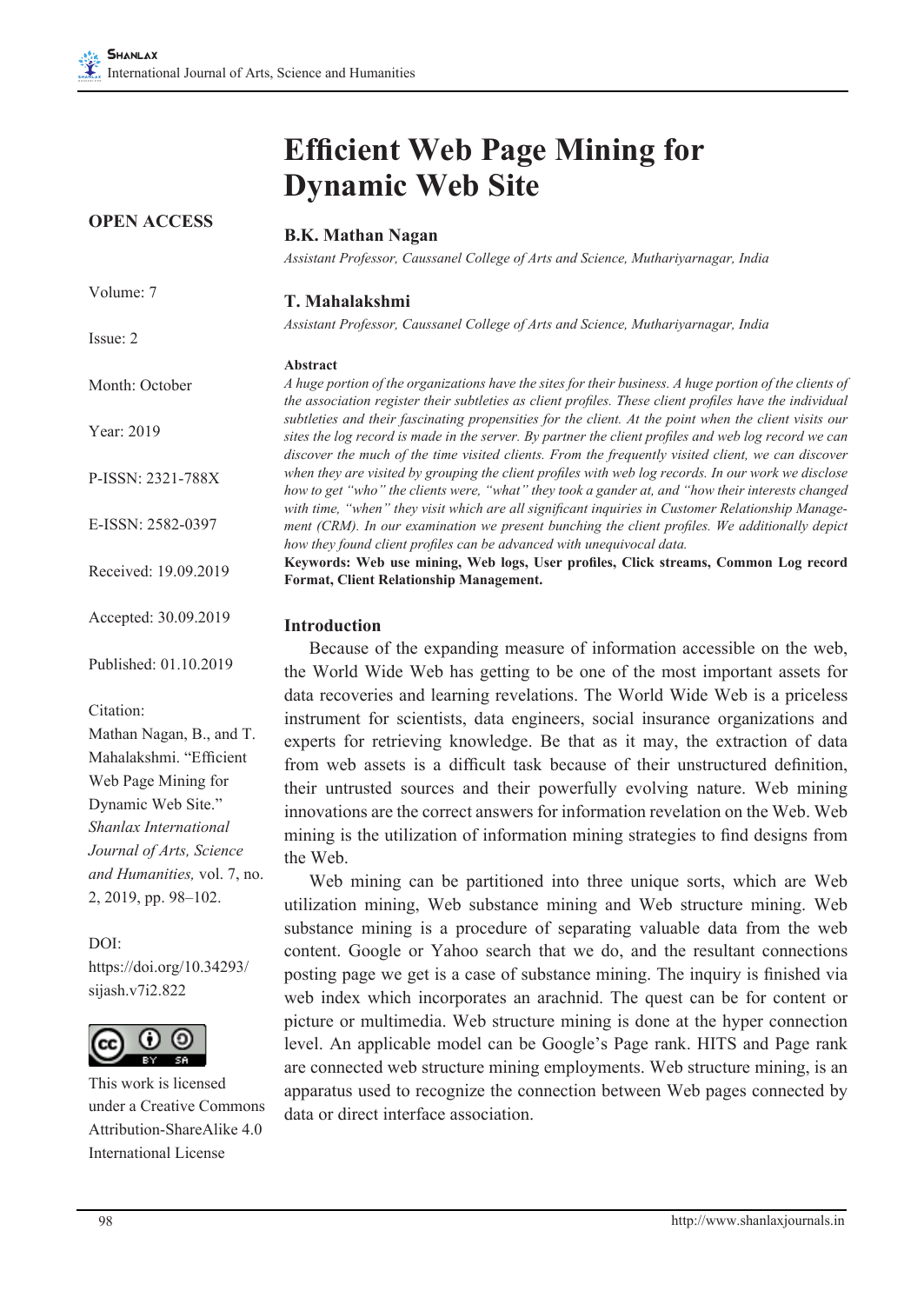Web use mining procedure includes the log time of pages. The world's biggest gateways like hurray, msn and so forth, needs a great deal of bits of knowledge from the conduct of their clients' web visits.

Without this utilization reports, it will be hard to structure their adaptation endeavors. Client Relationship Management (CRM) can utilize information from outside an association to permit a comprehension of its clients on an individual premise or on a gathering premise, for example, by framing client profiles. An improved comprehension of the client's propensities, needs, and interests can enable the business to benefit by, for example, "strategically pitching" or selling things identified with the ones that the client needs to buy. Consequently, dependable learning about the clients' inclinations and necessities frames the reason for viable CRM. Mass client profiles can be found utilizing Web use mining methods that can naturally extract frequent access designs from the history of previous client snap streams put away in Web log documents.

Web use mining has a few applications in e-business, including personalization, traffic investigation, and focused on promoting. The advancement of graphical examination devices, for example, Web viz promoted Web use mining of Web exchanges. The fundamental zones of research in this space are Web log information preprocessing and recognizable proof of valuable examples from this preprocessed information utilizing mining procedures.

Most information utilized for mining is gathered from Web servers, customers, intermediary servers, or server databases, all of which make uproarious information. Since Web mining is delicate to clamor, information cleaning strategies are essential. A portion of the examination is accessible for information preprocessing into subtasks and note that the ultimate result of preprocessing ought to be information that permits ID of a specific client's perusing design as site hits, sessions, and click streams. Click streams are exceptionally compelling on the grounds that they permit recreation of client navigational examples. A portion of the examination give Web logs to use mining and recommends clever thoughts for Web log ordering. Such preprocessed information empowers different mining strategies.

#### **Data Sources of Web Mining**

At the point when a client operator (Internet Explorer, Mozilla, Netscape, and so on.) hit a URL in a web server's space, the data identified with that activity is recorded in that web server's entrance log document. An entrance log document contains its data in Common Log record Format (CLF). In CLF, every customer demand for any URL relates to a record in access log document. Each CLF record is a tuple containing seven traits that are given underneath:

- Users IP address
- Date and Time of Access
- Method of Request
- URL of the page accessed
- Transfer protocol (HTTP 1.0, HTTP 1.1,)
- Success of return code
- Number of bytes transmitted

G. Bhanu et al,/(IJCSIT) International Journal of Computer Science and Information Technologies, Vol. 2 (5), 2011, 1951-1953 1951, Client session remodel, IP address, request time, and URL are the main data required from the client web access sign so as to get users' navigation paths. Important information for effective CRM and E-business recorded underneath.

- 1. Server information. Clients will leave their separate log information on Web servers when visiting these destinations. These log information are typically put away in server as report documents, for the most part including server logs, mistake logs, and treats logs, etc.
- 2. Inquiry information. Inquiry information is a common sort of information delivered on e-business Web servers. For instance, clients put away on line maybe look for certain Products and some commercial data, and this query information is simply identified with the server log through treats or register data.
- 3. On-line advertise information. The significant piece of the information is about e-business sites, buys of clients, stocks, etc, which is put away in conventional social databases.
- 4. Website pages. Website pages incorporate HTML or XML pages, which involve writings, pictures, audio, and video, etc.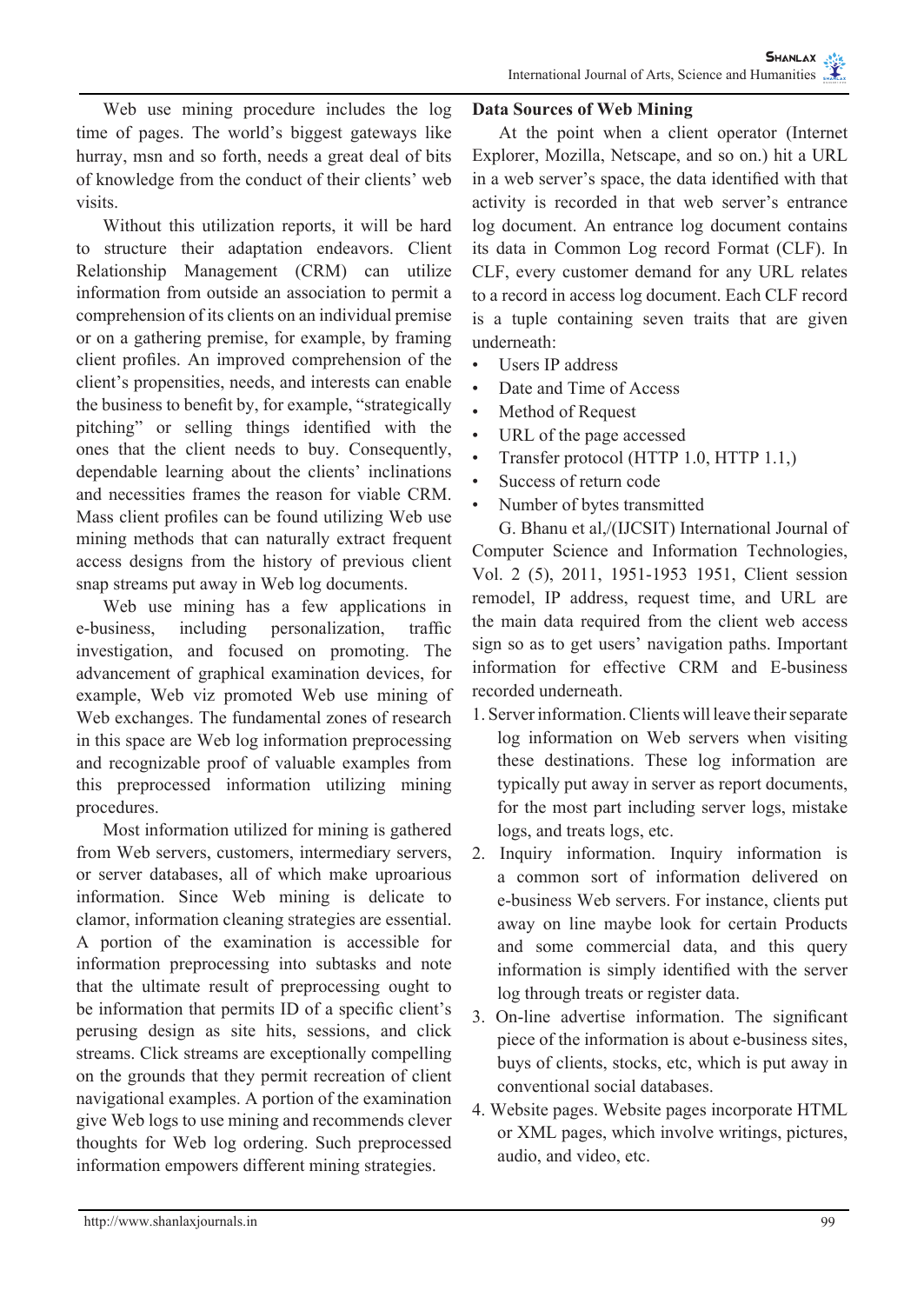- 5. Connections between Web pages. It is an important asset, which shows the connection of hyperlinks between pages.
- 6. Client enrollment information. It is the data that clients need to enter by means of a Web page and submit to the server. It is typically about the statistic characteristics of clients. In Web mining, client enlistment data ought to be coordinated with visiting logs to improve the precision of information mining and produce more learning about clients.

# **Existing System**

Regularly, finding the Web utilization designs, for example, profiles or forecast models, comprises of three stages: preprocessing the crude use information, finding designs from the pre-handled information, and breaking down these found examples. There are two essential errands in preprocessing: information cleaning, and transaction identication otherwise called sessionization. Information cleaning takes out superfluous things, for example, picture demands and web index demands from the server log. The exchange recognizable proof procedure bunches the groupings of page demands into logical units, every one of which is known as a session which is the arrangement of pages that are visited by a solitary client inside a predefined time of time. After pre-handling, the Web sessions are utilized as a contribution to pattern revelation techniques that are normally established in zones, for example, information mining, computerized reasoning, or insights. These disclosure techniques may include: Statistical Analysis, Sequential Pattern mining, Way Analysis, Association Rule Mining, Classification, and Clustering. After disclosure, the utilization examples are investigated to all the more likely comprehend and translate them, utilizing an assortment of examination devices from the thoughts of measurements, designs, representation, or database questioning. Instances of investigation apparatuses can be found in Technical applications, for example, robotic applications or human-PC interfaces require a quick answer for produce precise estimations of picture movement.

Quick approaches frequently neglect to disambiguate movement and exact arrangements regularly don't keep running in genuine time. Many methodologies neglect to create quick and precise results. The significant bottleneck in the improvement of a dependable organically propelled specialized framework with ongoing movement investigation abilities dependent on this neural model is required gigantic measure of memory.

The precision of separating picture movement to consolidate perceptions from various picture areas to beat ambiguities which innately can't be understood by absolutely nearby data. Worldwide mix is basic since it makes it difficult to recognize diverse moving articles

#### **Proposed System**



**Fig System Architecture**

The web use mining process is traditionally done in a few stages with just a couple of varieties. It begins with preprocessing the log les, finding the use examples utilizing a web use mining calculation, and after that deciphering the found examples. These means have been utilized to find use designs, predominately, inside one explicit time frame, however they can ostensibly be reapplied intermittently, more than a few periods, to catch the adjustments in route designs. Be that as it may, there are a few concerns utilizing this approach as clarified beneath.

A) Reapplying the means now and again can either be performed on the whole remarkable data or on the new log les as it were. The past methodology diminishes the likelihood of finding new drifts in view of their little weight contrasted with more seasoned patterns, while the last approach totally overlooks every past example which may not be sensible or e-customer, since a portion of these examples may at present be noteworthy in the new period, and would need to be rediscovered once more.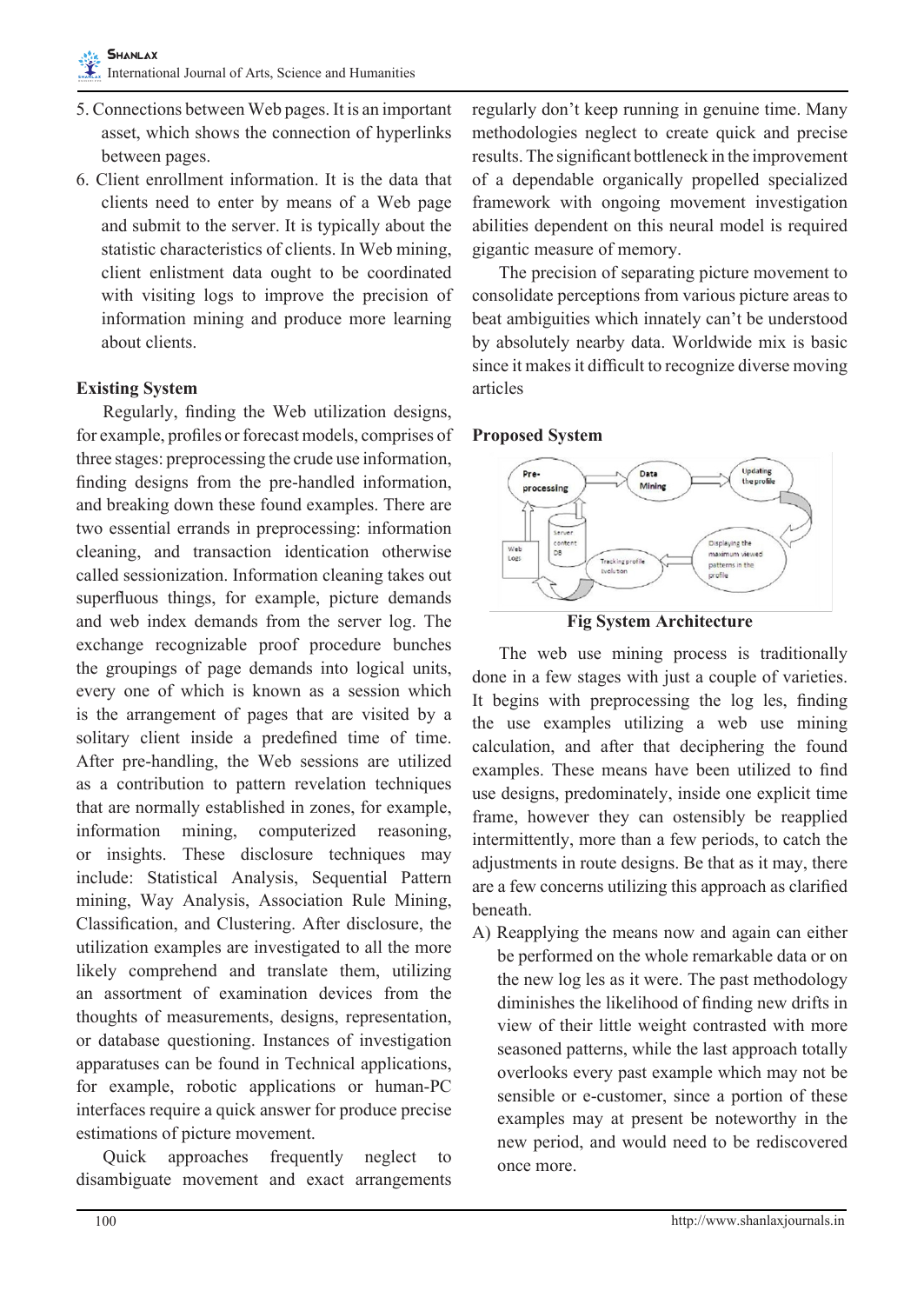- B) Trying to consistently discover the new practices from all the gathered log records up to the ongoing era will require significant computational assets, which characterizes the adaptability prerequisite.
- C) All the above approaches don't catch the adjustments in the utilization practices in detail, for example we don't know which URLs have changed or have turned out to be all the more fascinating starting with one period then onto the next.

The proposed structure, delineated in Figure 1, conquers the above issues and can be condensed as pursues, accepting that we start with a lot of beginning (past or seed) profiles mined from an underlying period:

- 1. Preprocess the new web log information to remove the present client sessions,
- 2. Update the past profiles utilizing the removed client sessions,
- 3. Re-apply clustering to the divergent client sessions just (for example the ones not utilized in stage 2 to refresh the previous profiles),
- 4. Post-process the particular (new) profiles mined in stage 3,
- 5. Consolidate the refreshed profiles with the unmistakable profiles to make the new seed profiles for future periods,
- 6. Decipher and assess the uncovered profiles
- 7. Go to stage 1 as information from another period becomes prepared

#### **Various Leveld Unsupervised Niche Clustering and it's Application to Web Utilization Mining**

We keep up the chief structure of UNC (Nasraoui and Krishnapuram, 2000), except for a couple of contrasts that outcome from the particular idea of the session information:

The arrangement space for conceivable session models comprises of double chromosome strings which are characterized to be the paired session characteristic vectors and the new Web session difference measure is utilized rather than the Euclidean separation to take the Web webpage topology in account. UNC's computational time can be essentially decreased on the off chance that we perform grouping in a various leveled mode.

# **Conclusion**

We exhibited a system for mining, following, and approving developing multifaceted client profiles on Web destinations that have all the difficult parts of genuine Web use mining, including advancing client profiles and access patterns, dynamic Web pages, and outside information portraying a meta physics of the Web content. A multifaceted client profile condenses a gathering of clients with comparable access exercises and comprises of their saw pages, web index questions and inquisitive and asked organizations. The decision of the period length for examination relies upon the application or can be set, contingent upon the cross-time frame approval results. Despite the fact that we didn't concentrate on versatility, the last can be tended to by following a methodology like, where Web snap streams are considered as a developing information stream, or by channeling some new sessions to persistent profiles and refreshing these profiles, hence dispensing with most sessions from further investigation and concentrating the mining on really new sessions.

# **References**

- Billsus, D. and Pazzani, MJ. "A Hybrid User Model for News Classification," *User Modeling,*  edited by J.Kay, 1999, pp. 99-108.
- Han, J and Kamber, M. *Data Mining-Concepts and Techniques*, Morgan Kaufmann Publishers, Massachusetts, 2012.
- Liu, Bing. *Web Data Minig-Exploring Hyperlinks, Contents and Usage Data,* Springer, 2011.
- Maloof, MA and Michalski, RS. "Selecting Examples for Partial Memory Learning." *Machine Learning*, vol. 41, no. 11, 2000, pp. 27-52.
- Mitchell, TR, Caruana, D, Freitag, J, McDermott, and Zabowski, D. "Experience with a Learning Personal Assistant." *Communications of the ACM,* vol. 37, no. 7, 1994, pp. 80-91.